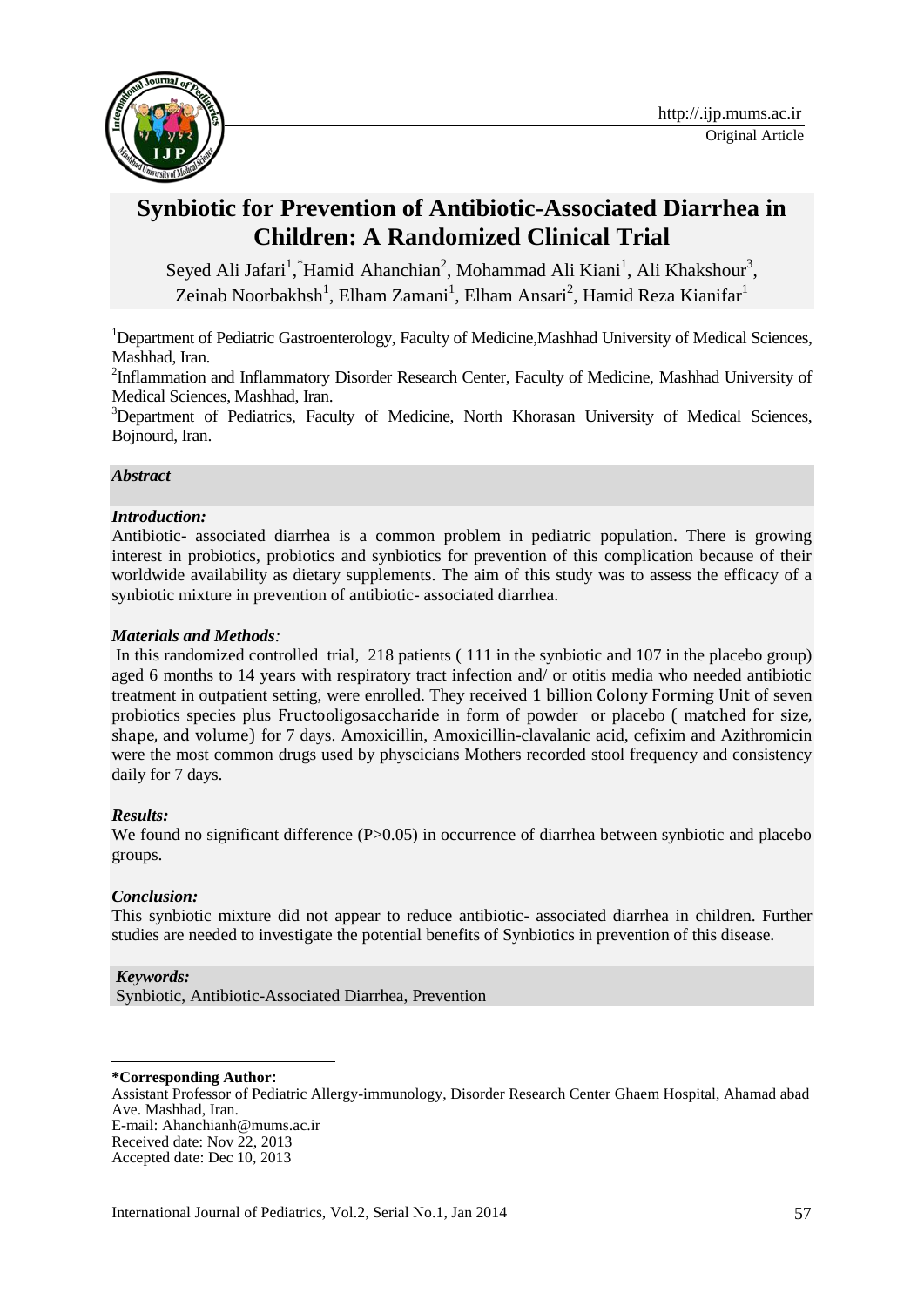# **Introduction**

Nowadays antibiotics are administered extensively for treatment of pediatric bacterial infections such as upper respiratory infection and otitis media. Diarrhea occurs in 5-30% of cases and even higher if broad-spectrum antibiotics are used. Some studies have shown the efficacy of probiotics in the treatment or prevention of this complication (1).

According to WHO definition, probiotics are nonpathogenic living microorganisms which have benefit for the host if received in enough amounts. Prebiotics include materials that enhance the proliferation and development of probiotic microorganisms such as fructo- and galacto-oligosacharides. Synbiotics are combination of pre and probiotics (2). Probiotics have shown therapeutic effects on diarrhea (3-6), irritable bowel syndrome (7-10), inflammatory bowel disease (11), atopic dermatitis (12,13) and allergic diseases(14). The lactobacillus species, seem to be tried extensively in several kinds of diarrhea such as travelers, antibiotic – associated and radiotherapy induced diarrhea (15).

Saccharomyces boulardii inhibits adherence of clostridium difficile to intestinal all cells (16) . In a meta analysis performed on 25 randomized clinical trials, more than 50% of the studies showed efficacy of probiotics in prevention of antibiotic associated diarrhea (17).

Some studies showed that using a probiotic mixture might be more effective at reducing gastrointestinal infections but as shown in other studies efficacy of the probiotics mixtures may be reduced by inhibitory effects between different probiotics strains (18).

There are a few trials assessing the role of probiotic mixtures or combination of prebiotic and probiotic (synbiotics) in diarrheal disorders (19). The purpose of this study was to determine the role of a synbiotic mixture in prevention of antibiotic-associated diarrhea.

# **Materials and Methods**

This randomized, double blind, placebocontrolled trial was carried out between October 2011 and December 2012 in pediatric outpatient clinics, Qaem University Hospital, Mashhad, Iran. Previously healthy children (aged 6 months to 14 years) with respiratory tract infection and /or otitis media (diagnosed by a pediatrician) who had received antibiotics enrolled in the study. The main objective was to evaluate the efficacy of the synbiotic in prevention of antibiotic associated diarrhea (at least 3 loose stools per day during 2 weeks after starting the antibiotic).

Patients were excluded if they had any of the following conditions: chronic underlying diseases, immunodeficiency, probiotic supplementation or antibiotic consumption in the recent 2 months or known case of lactase deficiency and patients in whom fever, bloody diarrhea or vomiting occurred after initiation of antibiotic as above findings are features of infectious gastroenteritis. The patients were randomly divided into two groups (synbiotic group or placebo group) by a random number table sequence. Patients in the synbiotic group received synbiotic containing 1 billion Colony Forming Unit (CFU) of Protexin Restore: a mixture of Lactobacillus casei, Lactobacillus rhamnosus, Streptococcus thermophilus, Bifidobacterium breve, Lactobacillus acidophilus, Bifidobacterium infantis, Lactobacillus bulgaricus and Fructooligosaccharide (Protexin healthcare, Somerset, United Kingdom), in the form of freeze dried powder twice daily for one week.

The control group received placebo powder without probiotics which was matched for size, shape, and volume of contents and manufactured by the same company, for the same duration.

The powder was dissolved in 10 ml of water and given per oral. Questionnaires were given to mothers. They recorded stool consistency and frequency daily in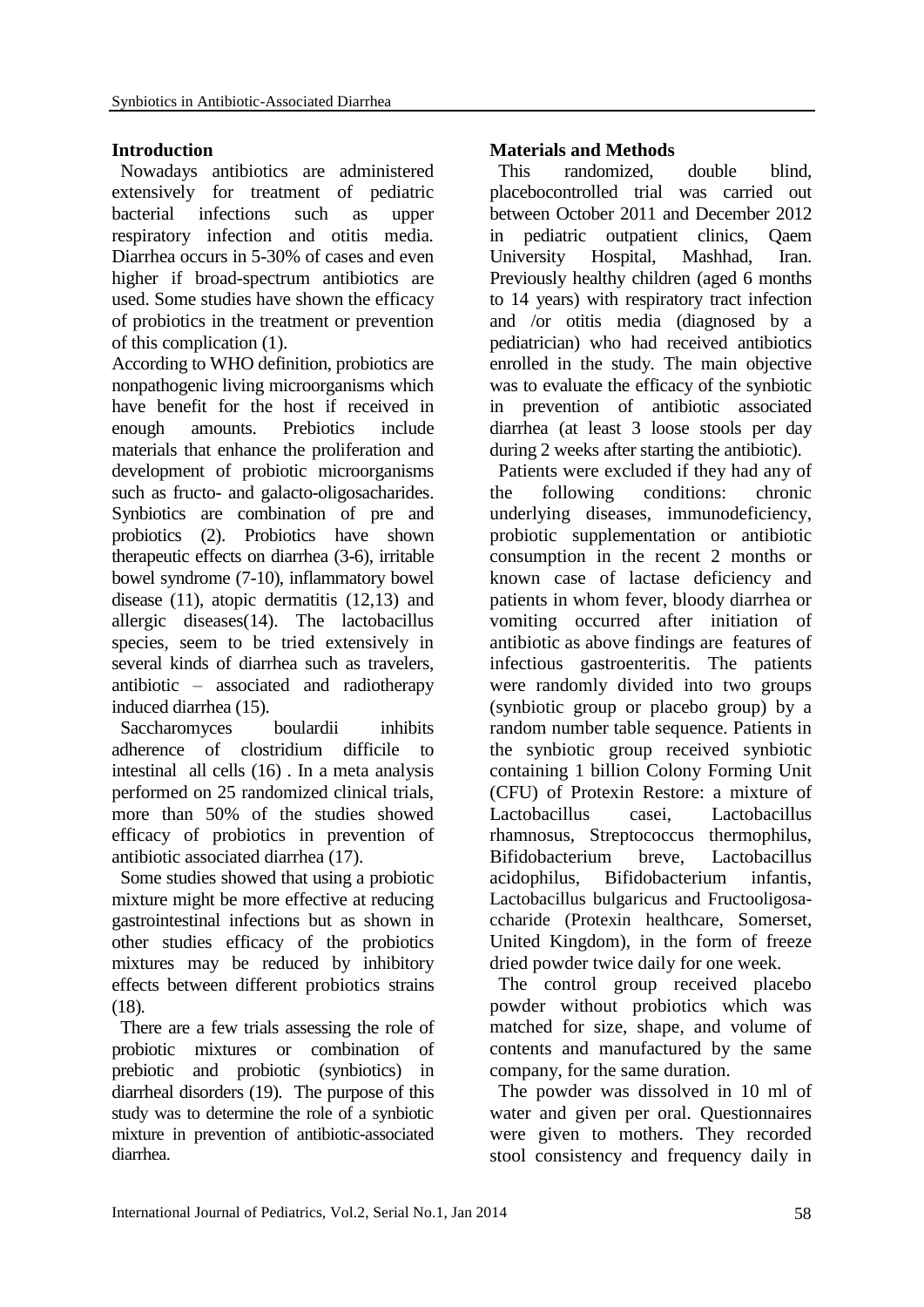this form. They recorded vomiting, bloody diarrhea or any adverse effects if developed which excluded the child from study. Primary outcome measure was the occurrence of antibiotic-associated diarrhea (at least 3 loose stools per day during 2 weeks after starting the antibiotic) and secondary outcome measure was the duration of diarrhea.

One parent of each patient gave a written informed consent.

The study protocol was approved by the local ethics committee of Mashhad University of Medical Sciences.

For an  $\alpha$  value of 0.05 and a power level of 80%, the sample size was estimated as 100 Patients in each group.

Chi square test and T student test were used for qualitative and quantitative date respectively.

### **Results**

Among the totally 234 cases in the study, 16 acquired the exclusion criteria (fever, vomiting or bloody diarrhea) and 218 patients,111 in the synbiotic and 107 in the placebo group, started the trial. Six patients in Synbiotic group left the study due to loss of follow up  $(n=5)$  and vomiting $(n=1)$  and eight patients in Synbiotic group left the study due to loss of follow  $up(n=6)$  and, bloody diarrhea(n=1) and vomiting(n=1) (Fig.1).



### **Fig.1:** CONSORT Flow Diagram

There was no significant difference in the age, sex, type of the infection or the

administered antibiotics between the 2 groups (Table 1).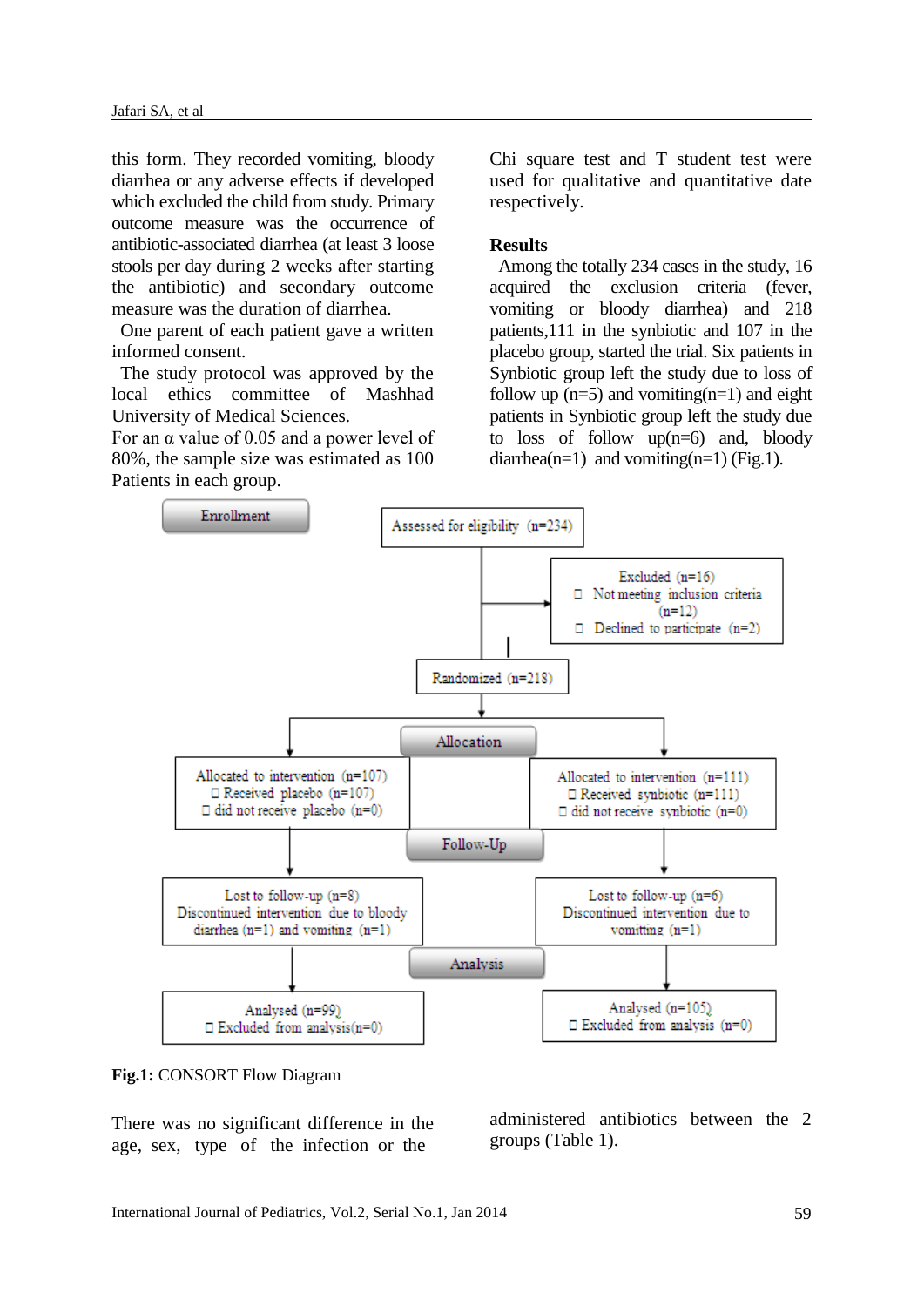| <b>Characteristic</b>             | Probiotic( $n=105$ ) | $Placebo(n=99)$ | P     |
|-----------------------------------|----------------------|-----------------|-------|
| Age(years)                        | $3.37 \pm 2.79$      | $3.14 \pm 2.93$ | 0.566 |
| Male/female                       | 59:46                | 53:46           | 0.779 |
| <b>Type of infections</b>         |                      |                 |       |
| Pneumonia                         | 25                   | 24              | 1.01  |
| Otitis media                      | 25                   | 28              | 1.01  |
| Upper respiratory tract infection | 32                   | 37              | 1.01  |
| Other infection                   | 23                   | 10              | 1.01  |

### **Table1:** Baseline Characteristics of Patients

The most common disorders in which antibiotics were prescribed included pneumonia, otitis media and other upper respiratory infections. Amoxicillin, Amoxicillin-clavalanic acid, Cefixime, Azithromycin and Penicillin were the

antibiotics used in this study (Table1) . Twenty cases in synbiotic group and 24 cases in placebo group had three or more stooling per day. Seventy four and 64 cases in synbiotic and placebo group had loose stool, respectively (Table.2).

**Table.2:** Stool Charactrestics of Patients.

| <b>Outcome</b>                     |                    |                 | P     |
|------------------------------------|--------------------|-----------------|-------|
|                                    | $Synbiotic(n=105)$ | $Placebo(n=99)$ |       |
| <b>Stool Consistency</b>           |                    |                 |       |
| Looseness                          | 74                 | 64              | 0.374 |
| No change                          | 31                 | 35              | 0.347 |
| <b>Stool Frequency</b>             |                    |                 |       |
| $\leq$ 3 times per day             | 85                 | 75              | 0.290 |
| $\geq$ 3 times per day             | 20                 | 24              | 0.290 |
| <b>Diarrhea Duration</b><br>(days) | $0.58 \pm 1.048$   | $2.69 \pm 1.58$ | 0.637 |

Data are expressed as mean  $\pm$  SD or otherwise stated.

Differences in consistency and frequency of stool and diarrhea duration (days) between two groups were not statistically significant (Table2).We encountered no adverse effects (allergic reactions, sepsis, vomiting) following use of synbiotic in this study.

### **Discussion**

Ancient Middle East physicians had prescribed yogurt for curing disorders of the intestines and stimulation of appetite and consumption of sour milk had linked to longevity of Abraham in an old Persian Testament (20). Probiotic yogurt shortened the duration of viral diarrhea and hospital stay (5)**.**

As mentioned, in this study synbiotic had no significant effect on minimizing diarrhea, loose stool or stool frequency. Some studies have shown that synbiotic can reduce the duration of diarrhea (21), length of hospital stay and health care cost in acute diarrhea (22,23). There are several published clinical trials that demonstrate beneficial impact of probiotics in prevention of antibiotic –associated diarrhea (1,17,24-27). However, some studies couldn't show these results (28,29). In a recent Cochrane meta-analysis, 16 randomized, parallel, controlled trials in children (up to 18y) were analyzed. Despite the heterogeneity in probiotics strain, dose and duration, as well as study quality, the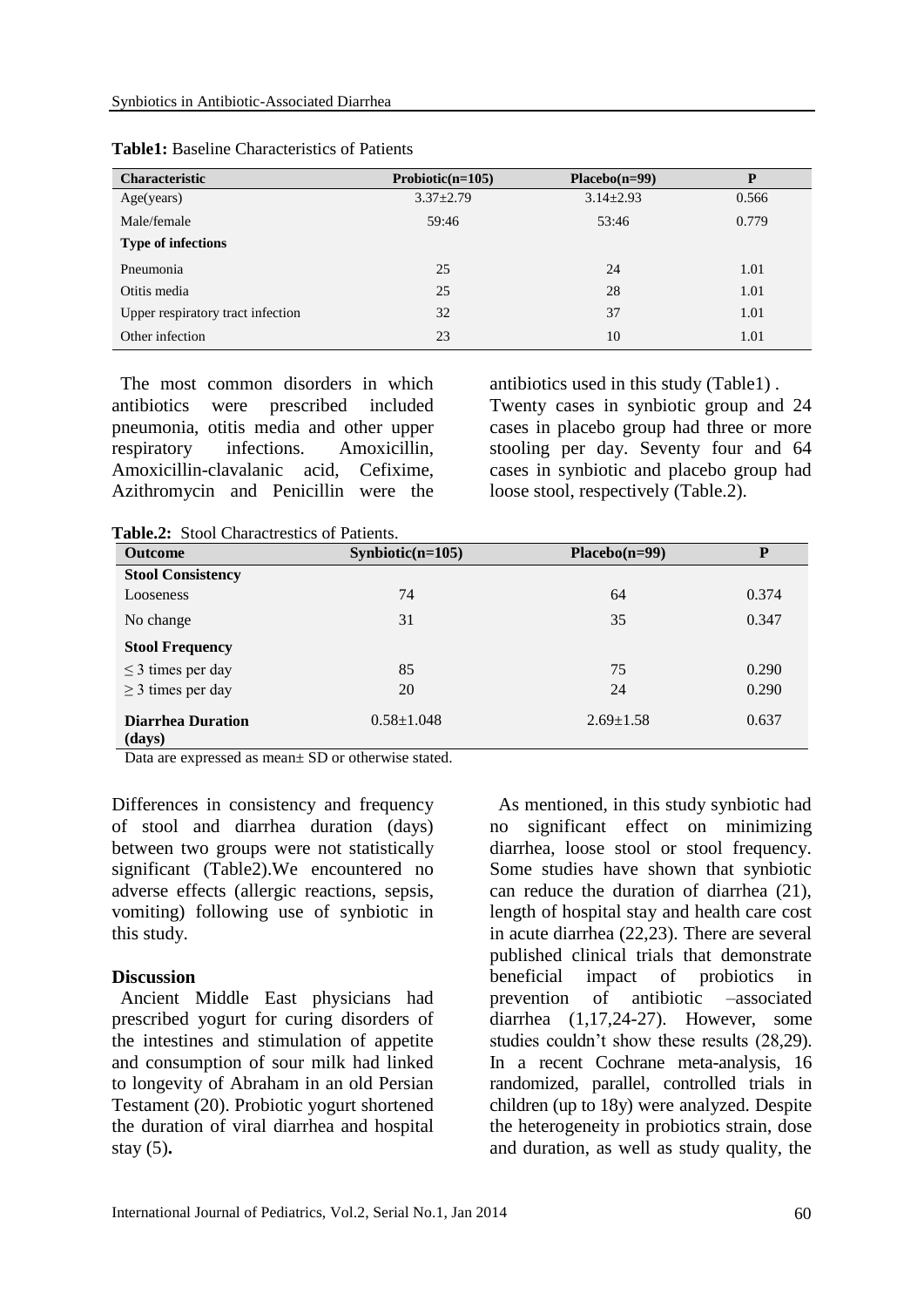overall evidence suggests a protective effect of probiotics in preventing antibiotic –associated diarrhea. Although this analysis indicates that high dose probiotic(>5 billion CFUs/day) is more effective than low dose (<5 billion CFUs/day) (30). In comparison to this Cochrane meta-analysis, we have used low dose probiotics (2 billion CFUs/day) but of the similar strains (Lactobacilli spp, streptococcus spp and Bifidobacterium spp).

To our knowledge there is no study evaluating the effects of synbiotic on antibiotic-associated diarrhea but, regarding to prebiotics-probiotics synergistic effects and positive effects of synbiotics on acute diarrhea, it is possible that synbiotics have beneficial effects on antibiotic-associated diarrhea. The therapeutic effects of synbiotics depend on type of probiotic strains, single-strain or multi-strain, dosage, duration of intervention, study population and environmental background. These variables are the main causes of different results in clinical trials (14).

Limitations for this study:

1. Stool quality was observed and recorded by the mothers and it can affect on the reliability of our results.

2. We did not follow the children enough, as we know antibiotic-associated diarrhea can occur during or weeks after antibiotic exposure (31).

Other reasons for difference in effects of synbiotic in these studies may include sample size, genetic factors, and finally, technical differences in the measurements.

# **Conclusions**

Although we confirmed the safety and tolerability of synbiotics in this trial, we could not show any benefit of this synbiotic mixture in prevention of antibiotic– associated diarrhea. Future trials with different probiotic, probiotic strains and mixtures are needed to find the best choices in prevention of this common problem. This study is registered in Iranian Registry of Clinical Trials (IRCT) ID: IRCT 201205229828N1

**Conflict of Interest:** The authors have no conflict of interest.

# **Acknowledgement**

This study was performed with the grant of the vice chancellor for research, Mashhad University of Medical Sciences.

# **References**

1. kotowska M, Albrecht P. Szajewska H. Saccharomyces boulardii in the prevention of antibiotic – associated diarrhea in children : a randomized double – blind placebo –controlled trial–Aliment pharmacol ther 2005 mar 1; 21(5):583-90.

2. Grajek W, Olejnik A, Sip A. Probiotics , prebiotics and antioxidants as functional foods. Acta Biochimica Polonica. 2005; 52(3): 665-71.

3. Brown AC, Valiere A. Probiotics and medical nutrition therapy. Nutr clin care . 2004 Apr-Jun; 7(2):56-68.

4. Chen CC, Kong MS, Lai MW, et al. Probiotics have clinical, microbiologic and immunologic efficacy in acute infectious diarrhea. The pediatric infectious disease journal. 2010; 29(2):135.

5. Kianifar HR, Farid R, Ahanchian H, Jabbari F, Moghiman T, Sistanian A.Probiotics in the Treatment of Acute Diarrhea in Young Children. Iran J Med Sci 2009; 34(3): 204-7.

6. Heydarian F, Kianifar HR, Ahanchian H, Khakshure A, Seyedi J, Moshirian D: A comparison between traditional yogurt and probiotic yogurt in non inflammatory acute gastroenteritis. Saudi Med J. 2010 Mar; 31 (3): 280-3.

7. Jimenez MB, Treatment of irritable bowel syndrome with probiotics. An ethiopathogenic approach at last? tratamiento con probioticos del syndrome de intestino irritable? Por fin un enfoque etiopathogenico? Rev esp enferm dig. 2009; 101(8).

8. O Mahony L, Mc carthy J, Kelly P, et al. Lactobacillus and Bifidobacterium in irritable bowel syndrome; symptom responses and relationship to cytokine profiles. Gastroenterology. 2005 Mar ;128(3):541-51.